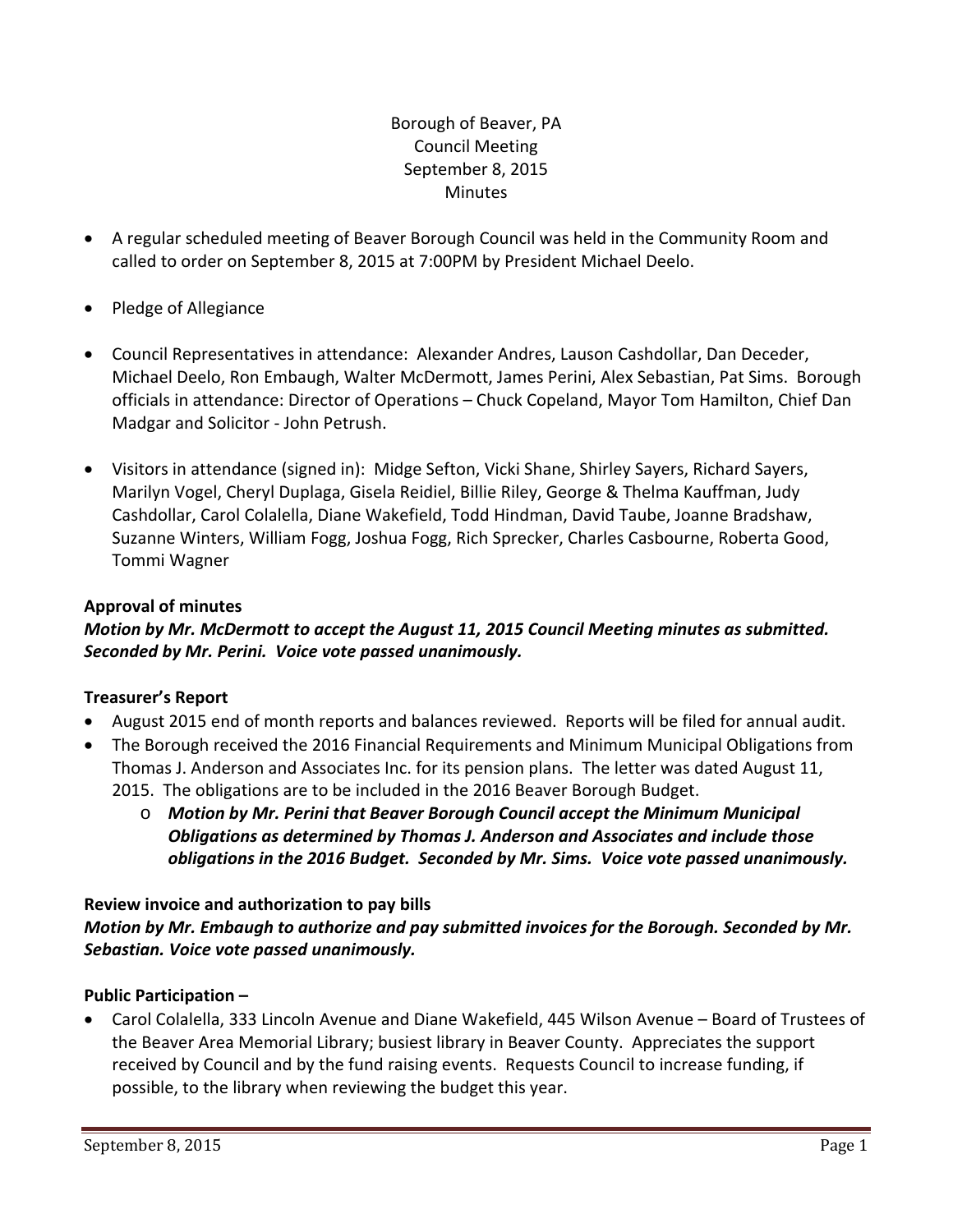- Suzanne Winters, 427 Wayne Street Requests code enforcement officers have homeowners fix their sidewalks from tripping hazards. After she fell in front of a resident home at 501 4<sup>th</sup> Street, she spoke to Mr. Copeland who stated the homeowner would fix the sidewalk.
- Roberta Good, 244 Buffalo Street She and her husband made a donation to the Tree Commission for 3 trees and plaques for family members 2 years ago. They have not been able to locate the trees and have not received a response from Mr. Colavincenzo as to where the trees are located.
	- o Mr. Deelo and Chief Madgar stated the concern will be looked into and addressed. Chief Madgar will contact Mrs. Good directly.
- Betty Burke, 888 4<sup>th</sup> Street The lifeguards this year were inattentive which could be a liability issue. Also requests council members work together and not against each other.

# **Reports – Commissions**

**Council of Governments (COG) –** Reported by Mr. Deceder

- No August meeting to report on
- Distributed Beaver County Regional Council of Governments invitation to council members regarding the 5<sup>th</sup> Annual Dinner Symposium on September 24, 2015.

# **Business District Authority –** No report

**Civil Service Commission –** No report

**Zoning Hearing Board –** No report

#### **Planning Commission –**

August 17, 2015 draft meeting minutes enclosed in council packet

# **Tree Commission –**

- July 27, 2015 meeting minutes enclosed in council packet
- Mr. Perini questioned the enclosed minutes where it stated a motion was approved to authorize Mark Rohm to do pruning not to exceed \$10,000.
	- o Mr. Deelo stated the Tree Commission does not have authority to spend money before they submit the recommendations to the Borough Manager.
	- o Mr. Rathbun he did not receive a proposal prior to his resignation.
	- o Chief Madgar will contact Mr. Colavincenzo and report back to council.

#### **Code Enforcement Officer Report –**

August 2015 report enclosed in council packet

# **Historic Architectural Review Board (HARB) –**

July 23, 2015 draft meeting minutes enclosed in council packet as well as August 27, 2015 report regarding their recommendation on the issuance of a Certificate of Appropriateness for 1599 Third Street.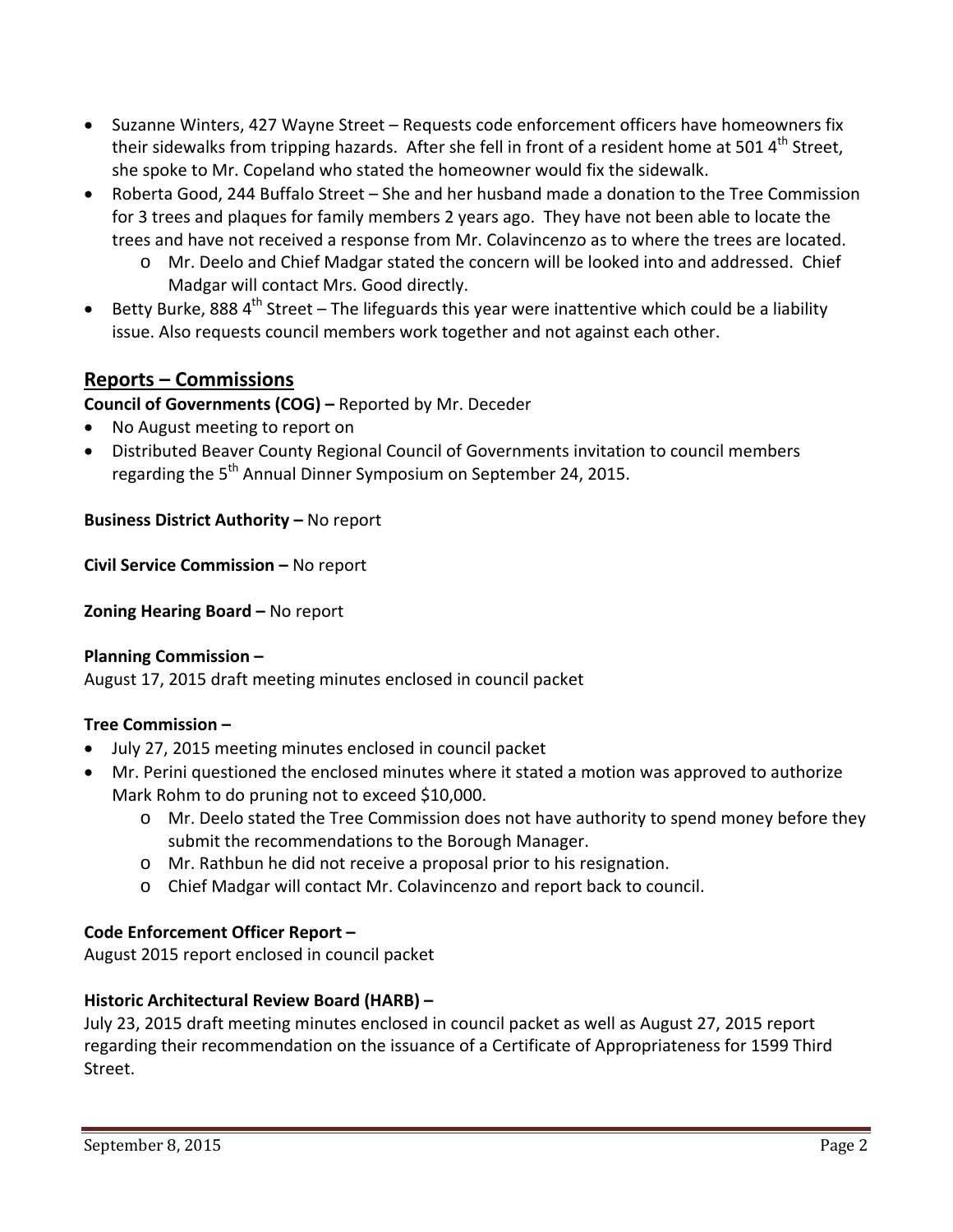# **Council Committee Reports**

**Public Safety –** Reported by Mr. Perini

Reviewed the August 24, 2015 meeting minutes enclosed in council packet

#### **Finance –** Reported by Mr. Perini

Reviewed the August 19, 2015 meeting minutes enclosed in council packet

#### **Highway –** Reported by Mr. McDermott

- Reviewed the September 3, 2015 meeting minutes enclosed in council packet
- *Motion by Mr. Cashdollar that the Solicitor be authorized to obtain title to half Wolfe Lane the* Borough does not own and to take all acts and actions necessary to that title for the Borough. *Seconded by Mr. Andres. Voice vote passed unanimously.*

#### **General Government –** Reported by Mr. Andres

- August meeting cancelled
- Met with the Humane Society regarding Animal Ordinances.

#### **Code Enforcement –** Reported by Mr. Cashdollar

- Reviewed the August 24, 2015 meeting minutes enclosed in council packet
- Announced he will be resigning from Council effective September 30, 2015
- Reviewed the discussion with Attorney Susan Smith regarding Rental Registration Ordinance
- 38.2% of Beaver housing is rental property
- Mr. Deelo stated to control blight, council passed the International Property Maintenance Code and should have a Rental Registration Ordinance in the future.

#### **Recreation –** Reported by Mr. Embaugh

September 1, 2015 meeting minutes enclosed in council packet

#### **Water & Sewer –** Reported by Mr. Sims

August 2015 meeting minutes enclosed in council packet

# **Reports**

**Manager's Report –** Reported by Chief Madgar & Mr. Sims

- Due to some QuickBooks issues, he has contacted Loll's office to take payroll over
- Inspections from Department of Environmental Protection (DEP) at the Water Department and Water Sewer Department – no issues
- Joe Brunner contacted the office to inform us he will be sending a rate increase letter to his customers in the near future. Beaver Borough does not have a contract with Brunner Garbage Disposal, however they handle the majority of town. They may either discontinue curb pickup or charge an additional fee for the service.
- Looking into alternatives to keep the cost of health insurance down
- Winter Salt the contract has been awarded
- Fire Department parking lot Dan Martone will be getting quotes to repair the parking lot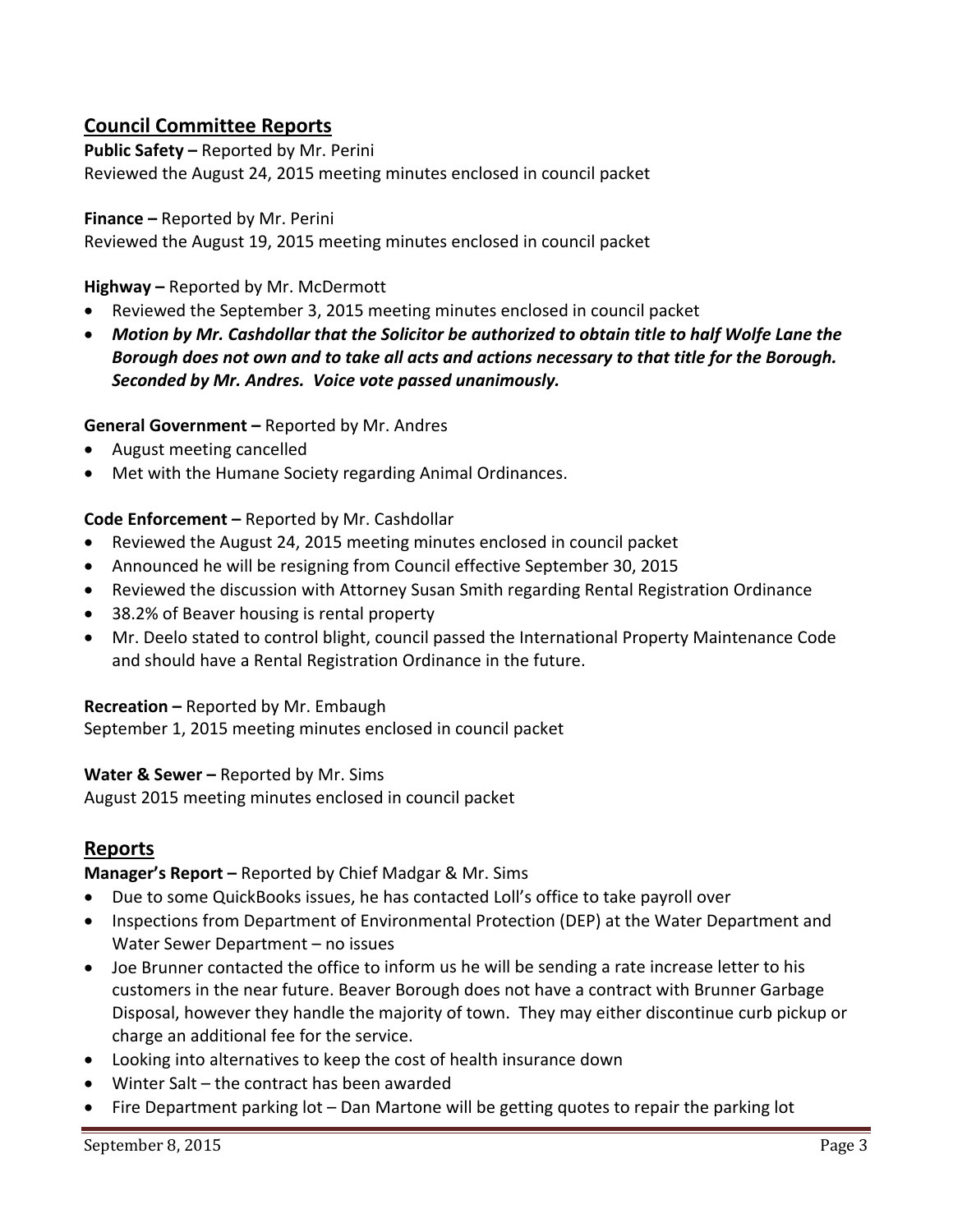# **Director of Operations Report –** Reported by Mr. Copeland

Reviewed the September 8, 2015 report enclosed in council packet

# **President's Report –**

- A meeting was held with representatives of Shell Appalachia at the Beaver Train Station on August 27, 2015. The following was discussed.
	- o Shell plans to continue with construction activities associated with upgrading the CSX rail line leading into their plant. Additional trees need to be removed.
	- o There will be significant number of outbound rail cars each day containing their products, mostly polyethylene beads. The rail line needs to be stabilized and upgraded.
	- o The rail line will be raised 5' at the entrance to the new Shell rail yard. This requires a 1,500' retaining wall to stabilize the modestly steeper grade. Dan Martone is invited to discuss the appearance of the wall with Shell's engineering team headed by Toby Stewart.
	- o Jim Sewell of Shell presented a vegetation/reforestation plan which appeared quite adequate to Beaver Borough representatives.
	- o The track upgrading, retaining wall and reforestation are scheduled for completion by the  $4<sup>th</sup>$  quarter of 2016.

# **Mayor Hamilton –** No report

# **Police Chief Madgar –**

- Certificate of Appreciation presented to the Beaver Police Department regarding their support to the JROTC Cadet Leadership Challenge enclosed in council packet.
- Letter dated August 10, 2015 from Mercedes Goldcamp regarding the recent session of the Citizens Police Academy enclosed in council packet

# **Fire Department –** Reported by Mr. Perini

- Reviewed the August 2015 report distributed to council
- Chief Madgar stated he appreciated the cooperation from the Fire Department regarding their assistance with making sure the fire apparatus of the truck and boat are compatible

# **Emergency Management Coordinator –** No report

# **Engineer –**

August 2015 monthly report enclosed in council packet

# **Solicitor Petrush –** No report

# **Old Business**

**Motion – Authorizing and directing the acting Borough Manager to cause the Insurance of a Historical & Architecture Review Board (HARB) Ordinance Certificate of Appropriateness (COA) for the demolition of the building located at 1599 Third Street in Beaver and a regular demolition permit for the building located at 1585 Third Street**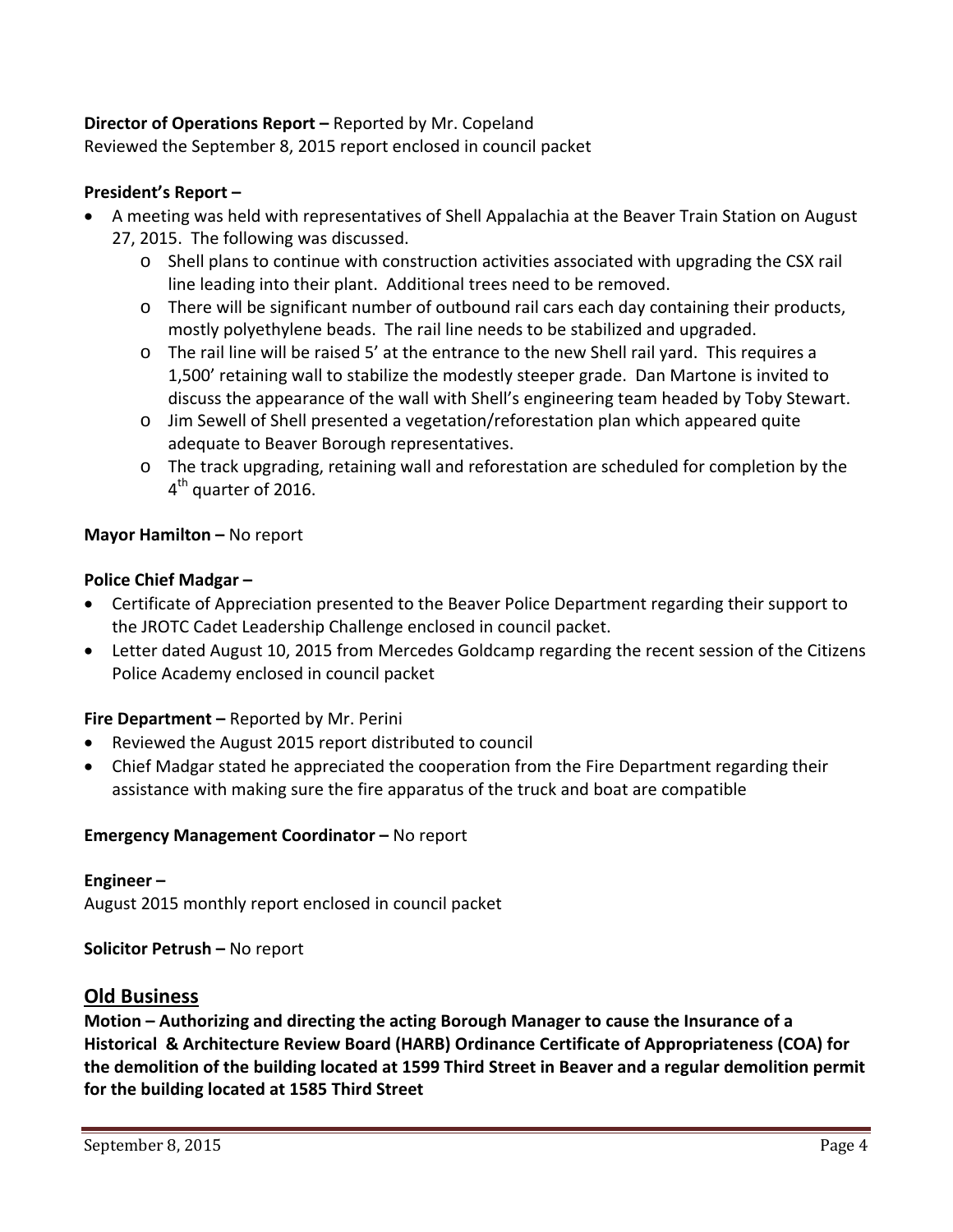*Motion by Mr. Cashdollar that the acting Borough Manager be authorized and directed cause the* issuance of a COA for the demolition of the Lustron pre-fabricated steel panel house located at 1599 *Third Street, Beaver, PA and a regular demolition permit for the building located at 1585 Third Street* and to cause the delivery of that Certificate and that regular demolition permit to the owner of those *properties via Richard Sprecker, Code Enforcement Officer. Seconded by Mr. McDermott. Voice vote passed unanimously.*

**Motion – Approving and adopting the ordinance summarized in the attached document that amends Chapter 1 of the Beaver Code of Ordinances to add part 5.F relating to a Governmental Money Purchase Plan**

*Motion by Mr. Perini that the Ordinance summarized in the attachment hereto which Ordinance amends Chapter 1 of the Beaver Code of Ordinances, adding Part 5.F relating to a governmental money purchase pan and is hereby approved and adopted. Said Ordinance may be viewed in full without cost at the Beaver County Law Library located in the basement of the Beaver County Courthouse. The Acting Borough Manager shall obtain the full execution thereof and cause the same to be properly included in the Borough's Ordinance Book. Seconded by Mr. Sims. Voice vote passed unanimously.*

*Motion by Mr. Andres that Beaver Council adopt the resolution regarding the Governmental Money Purchase Plan and to authorize the President of Council to execute the resolution and the Assistant Borough Secretary to attest the signature. Seconded by Mr. Deceder. Voice vote passed unanimously.*

*Motion by Mr. Cashdollar that Beaver Council adopt the standard form of the ICMA Retirement Corporation Adoption Agreement and to authorize the President of Council to execute such form and the Assistant Borough Secretary to attest the signature. Seconded by Mr. Perini. Voice vote passed unanimously.*

# **Motion – Ordinance amending Chapter 6 of the Beaver Code of Ordinances relating to Conduct, adding a Part 7 concerning skateboarding**

*Motion by Mr. Cashdollar that Council authorize the Solicitor to advertise the amendment to Chapter 6 of the Beaver Code of Ordinances relating to Conduct, adding a Part 7 concerning skateboarding. Seconded by Mr. Embaugh.* 

 After discussion, the motion was withdrawn and referred back to the Recreation Committee for further review.

# **New Business**

**Motion – Authorizing and directing the Borough Secretary to arrange an audit to the date of the manager's departure as required under the Borough Code**

*Motion by Mr. Cashdollar that the Borough Secretary be and is authorized and directed to arrange* with the Borough's Auditing firm an audit of the Borough's Finances from January 1, 2015 to date of Adam Rathbun's last day of work at the Borough. This audit is to be arranged in order to comply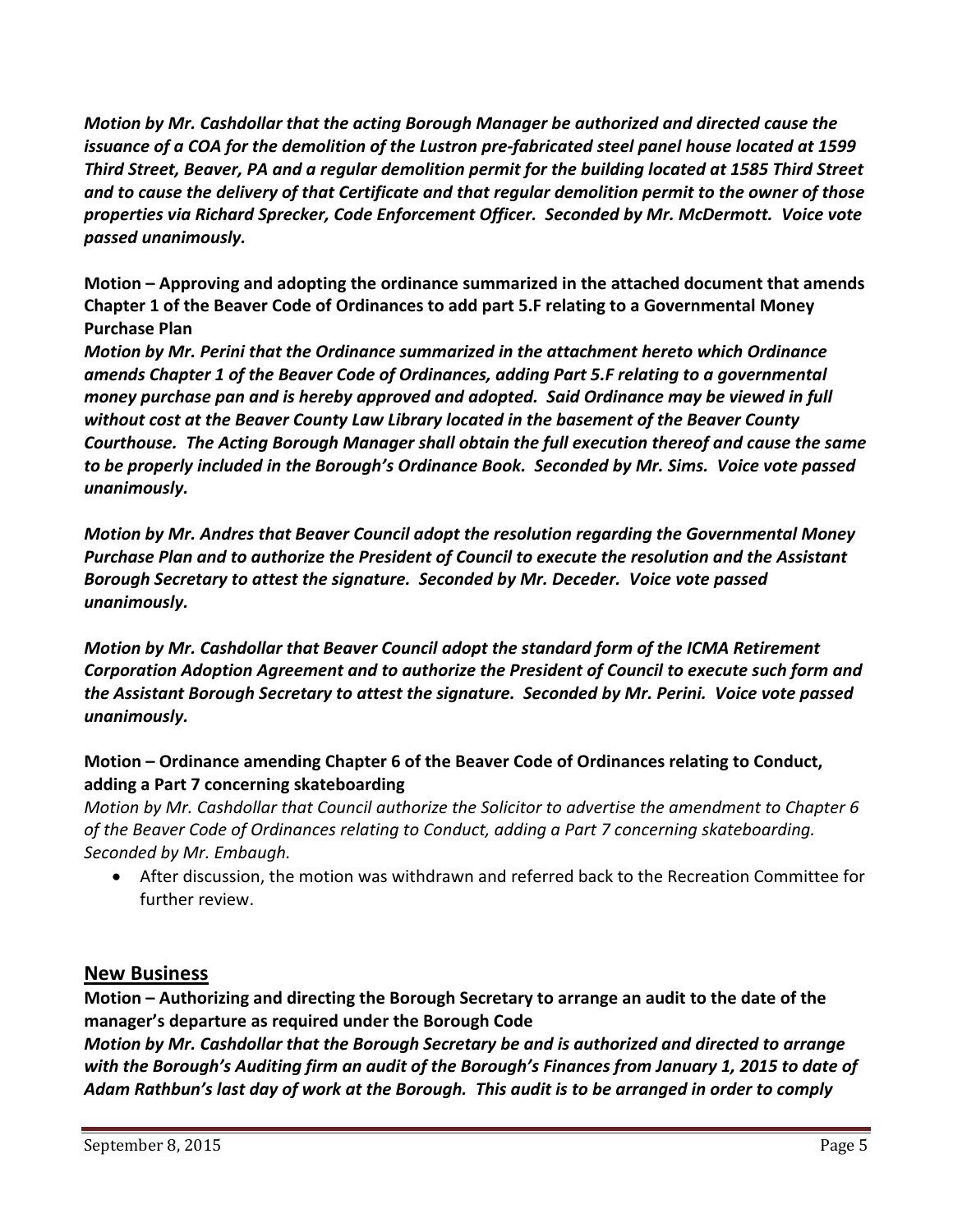*with the Borough Code's requirement for such a post departure audit. See Section 104(b)(3). Seconded by Mr. Sims. Voice vote passed unanimously.*

**Motion – Authorizing and directing the Borough Solicitor to draft an ordinance amendment to eliminate permit parking requirements on Beaver Borough's Dravo Avenue between Third Street and Fourth Street.**

*Motion by Mr. McDermott that the Borough Solicitor be authorized and directed to draft an amending ordinance to eliminate permit parking restrictions on Beaver's Dravo Avenue between Third Street and Fourth Street and further directing that he advertise the same for consideration at Beaver Council's regularly scheduled October meeting. Seconded by Mr. Deceder. Voice vote passed unanimously.*

**Motion – Ordinance amending Chapter 8 of the Beaver Code of Ordinances relating to Flood Plain** *Motion by Mr. Andres that Council authorize the Solicitor to advertise the amendment to Chapter 8 of the Beaver Code of Ordinances relating to Flood Plain. Seconded by Mr. McDermott. Voice vote passed unanimously.* 

# **Motion – Contacts for Berkheimer**

*Motion by Mr. Perini that Council authorize the attached Resolution to appoint contacts for Berkheimer. Seconded by Mr. Sims. Voice vote passed unanimously.* 

# **Motion – Finalized Eligibility List – Full‐time police officer**

*Motion by Mr. McDermott that Council authorize and direct the Beaver Borough Civil Service Commission to conduct the Physical Agility Test for the applicants currently on the eligibility list for* appointment to the position of full-time police officer so that a final certified list can be presented to *Council no later than the October 2015 council meeting. Seconded by Mr. Sims. Voice vote passed unanimously.*

**Motion – Josh Belfiore – Promotion to Operator Apprentice**

*Motion by Mr. Sims that Beaver Borough Council promote Josh Belfiore to Operator Apprentice effective October 1, 2015 at a pay rate of \$17.64/per hour based on his excellent performance evaluation. Mr. Belfiore was hired on October 1, 2014 at a current salary of \$15.70/per hour. Seconded by Mr. McDermott. Voice vote passed unanimously.* 

**Motion – Appoint Interim Borough Manager/Treasurer/Secretary** *Motion by Mr. Sims that Beaver Borough Council appoint Chief Dan Madgar as the Interim Borough Manager/Treasurer/Secretary. Seconded by Mr. Perini.* 

 Mr. Cashdollar expressed his concerns and reservations *Voice vote passed 8‐1, Mr. Embaugh – No*

**Motion – Repeal the policy granting oversight and executive authority for President, Vice President, and President Pro Tem to authorize expenditures and to direct activities, work and undertaking of the borough in order to carry on borough operations until such time a permanent manager is appointed**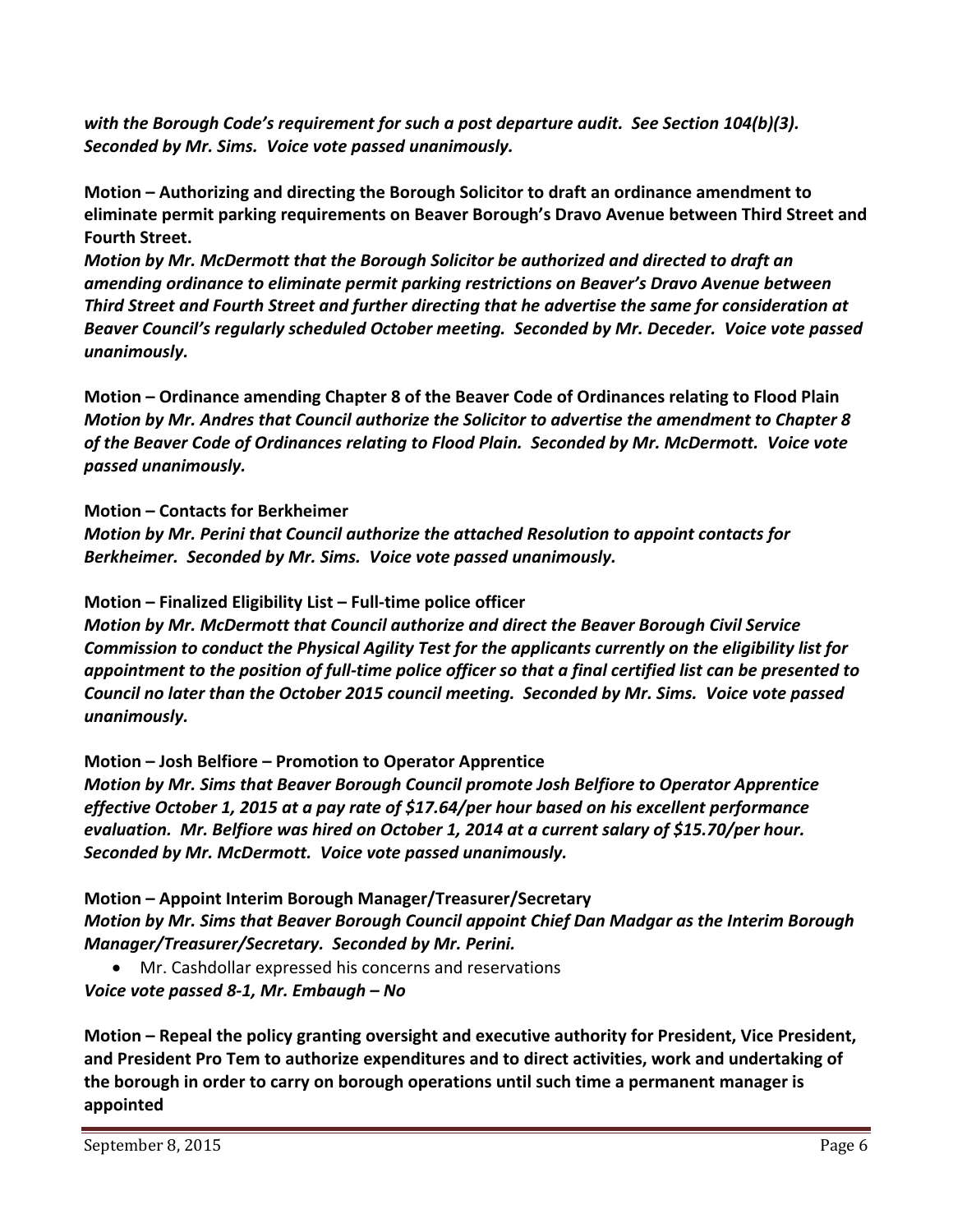*Motion by Mr. Andres that the Borough of Beaver hereby rescinds authority, jointly and severally to Borough Council's President, Vice President, and President Pro Tem to direct work, activities, and projects of the Borough and direct and oversee its administrations and many operations, and to authorize the expenditure of Borough funds for the Borough's requirements and general purposes. Such authority to be exercised as decided between the three of them. This oversight, managerial, and administrative authority began at 12:01AM on August 8, 2015 and shall last until the Borough appoints an Interim Manager. Seconded by Mr. Cashdollar. Voice vote passed unanimously.*

**Motion – Authorize individuals to sign checks for the Borough including all funds** *Motion by Mr. McDermott that the following individuals be and are hereby empowered to sign checks for the Borough on all of its various funds: Lauson Cashdollar, Chuck Copeland, Michael Deelo, Walter McDermott, Dan Madgar and Pat Sims. Seconded by Mr. Cashdollar. Voice vote passed unanimously.*

**Motion – Adopting and enacting the attached Resolution concerning the fully burdened costs of providing the School Resource Officer to the Beaver Area School District** *Motion by Mr. Cashdollar that the attached Resolution concerning the fully burdened costs assumed by the taxpayers of Beaver Borough alone for providing the School Resource Officer to the Beaver Area School District which serves the municipalities of Beaver, Bridgewater, Brighton Township and* Vanport. Seconded by Mr. Embaugh. Roll call vote: Mr. Embaugh - Yes, Mr. Perini - Yes, Mr. Sims -No, Mr. Cashdollar – Yes, Mr. Deceder – Yes, Mr. Sebastian – Yes, Mr. Andres – No, Mr. McDermott – *Yes, Mr. Deelo – Yes. Motion passed 7‐2.*

# *Motion by Mr. Deceder that Council approve the sign permit for the Beaver Heritage Foundation at the Train Station. Seconded by Mr. Sebastian. Voice vote passed unanimously.*

Public session ended at 10:05PM to enter into Executive Session regarding Human Resource issues regarding Josh Belfiore and Dan Madgar and to discuss real estate issues.

Executive Session ended at 10:45PM.

*Motion by Mr. Sims that Beaver Borough Council approve a 10% increase of Dan Madgar's current salary effective August 24, 2015 as Interim Borough Manager. Seconded by Mr. Andres. Voice vote passed unanimously.*

*Motion by Mr. Sebastian that Beaver Borough Council give Josh Belfiore the option of Defined Benefit or Defined Contribution Retirement program per the State Pension Audit. Seconded by Mr. Sims. Voice vote passed unanimously.* 

*Motion by Mr. Andres that Beaver Borough Council form an Ad‐hoc Committee consisting of Alex Andres, Pat Sims, Dan Martone, if interested, and Dan Deceder to look into real‐estate opportunities that would benefit the borough. Seconded by Mr. Cashdollar. Voice vote passed unanimously.*